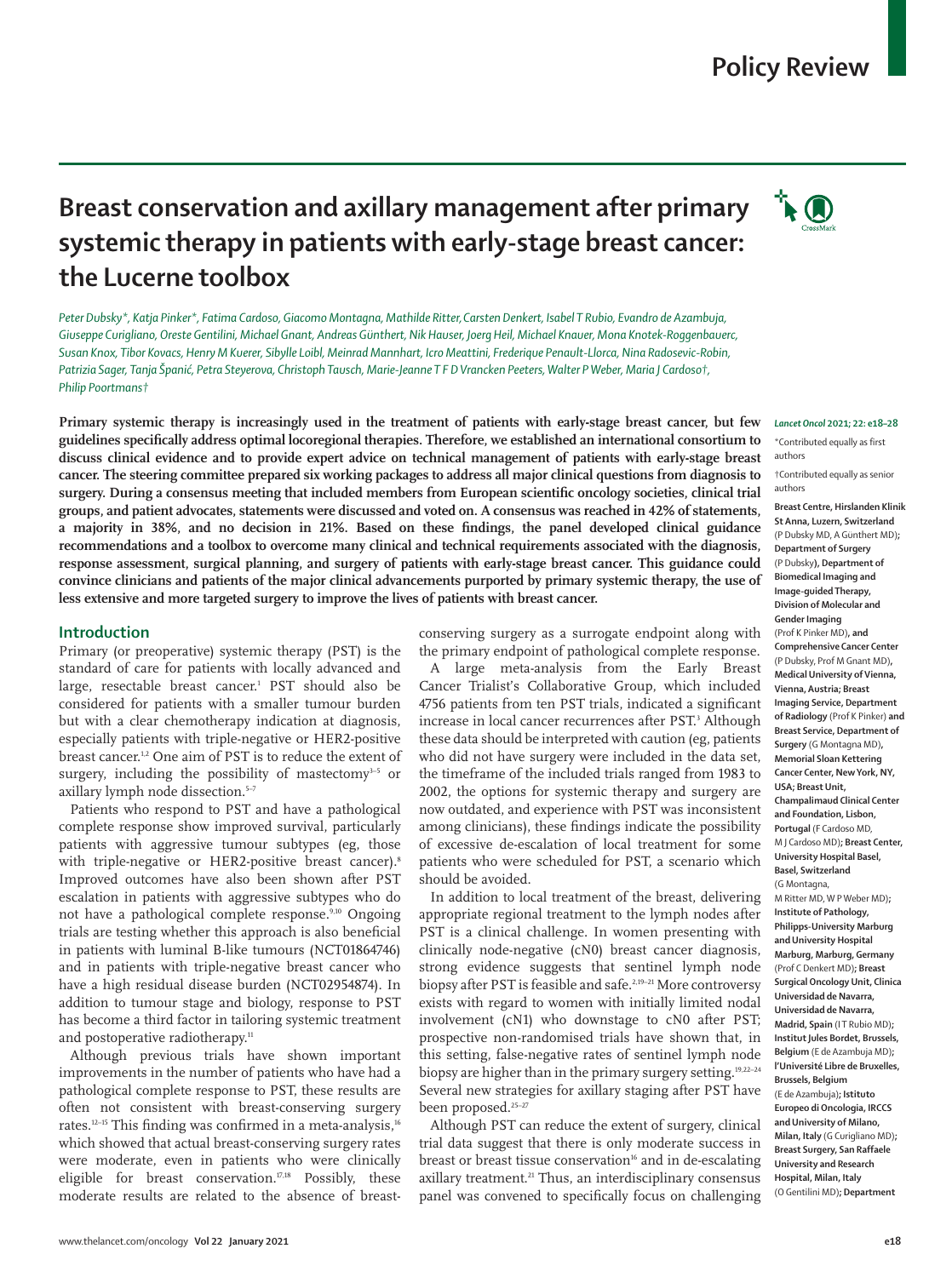**of Breast Surgery, Gyn-zentrum Luzern, Luzern, Switzerland**  (A Günthert)**; Breast Centre Aarau Cham Zug, Hirslanden Klinik, Aarau, Switzerland** (N Hauser PhD, M Mannhart MD)**; Frauenarztzentrum Aargau Ag, Baden, Switzerland** (N Hauser)**; Heidelberg University Hospital, Heidelberg, Germany** (J Heil MD)**; Breast Center Eastern Switzerland, St Gallen, Switzerland** (M Knauer MD)**; Europa Donna—The European Breast Cancer Coalition, Milan, Italy** (M Knotek-Roggenbauer MSc, S Knox MA, T Španić PhD)**; Department of Breast Surgery, Guy's and St Thomas' NHS Foundation Trust, London, UK** (T Kovacs MD)**; Breast Institute, Jiahui International Hospital, Shanghai, China** (T Kovacs)**; Division of Surgery, Department of Breast Surgical Oncology, University of Texas MD Anderson Cancer Center, Houston, TX, USA** (Prof H M Kuerer MD)**; German Breast Group, Neu-Isenburg,** 

**Germany** (Prof S Loibl MD)**; Centre for Haematology and Oncology Bethanien, Frankfurt, Germany** (Prof S Loibl)**; Department of Experimental and Clinical Biomedical Sciences "M Serio", University of Florence, Florence, Italy** (I Meattini MD)**; Radiation Oncology Unit, Oncology Department, Azienda Ospedaliero Universitaria Careggi, Florence, Italy**  (I Meattini)**; Department of Pathology and Biopathology, Jean Perrin Comprehensive Cancer Centre, University Clermont Auvergne, INSERM U1240 IMoST, Clermont-Ferrand, France** (Prof F Penault-Llorca MD, N Radosevic-Robin MD)**; Brustzentrum Bern Biel, Bern, Switzerland** (P Sager MD)**; Breast Cancer Screening and Diagnostic Center, Clinic of Radiology, General University Hospital in Prague, Prague, Czech Republic** (P Steyerova MD)**; Brust-Zentrum Zurich, Zurich, Switzerland** (C Tausch MD)**; Department of Surgery, Antoni van Leeuwenhoek— Netherlands Cancer Institute,** 

**Amsterdam, Netherlands** (M-J T F D Vrancken Peeters MD)**; Faculty of Medicine, University of Basel, Basel, Switzerland**

#### *Panel 1:* **Overview of working packages**

## **Working package 1 (appendix pp 3–4)**

Basic requirements: multidisciplinary team meetings and patient visits with clinical specialists

# **Working package 2 (appendix pp 5–8)**

Diagnostic assessment of patients planned for primary systemic therapy: pathology, imaging, and marking of breast and axilla at diagnosis

**Working package 3 (appendix p 9)**

Tumour response to primary systemic therapy: optimal timepoints and modalities of response assessments

## **Working packages 4 and 5 (appendix pp 10–14)**

Preoperative surgical plan and preoperative and intraoperative locational techniques for breast and axillary surgery

## **Working package 6 (appendix p 15)**

Basic quality control and benchmarks, and patient reported outcomes

cases for upfront breast or axillary conservation, or both, after patients with early-stage breast cancer responded well to PST. Panellists aimed to address relevant questions, from diagnostic procedures to surgical planning and pathology assessment, based on available evidence and the clinical expertise of panellists. We report on the panel discussion and the voting and formulated a toolbox to implement strategies in the daily clinic.

Based on current available evidence and panel expertise, this Policy Review provides a practical working toolbox for the optimum pathway for surgical treatment for patients with early-stage breast cancer after PST based on chemotherapy. The toolbox consists of a comprehensive set of recommendations for the management of PST across the multidisciplinary team, with the intention of supporting physicians in optimising the pathway towards breast conservation and ultimately improving outcomes. The scope of this toolbox applies to resectable, early-stage breast cancer and is intended for use in daily clinical practice, especially for individuals who have a tumour volume exceeding 20–30% of the total breast volume. Additionally, the consensus serves as a reference tool for clinical trials that aim to address PST for early-stage breast cancer.

### **Data collection**

A full account of how the steering committee and panel were formed, including any premeeting procedures, and measures that were implemented to ensure independence is available in the appendix (pp 1–2). The multidisciplinary steering committee consisted of seven members across five European countries and the USA, and included speciality representatives from surgery, breast imaging, radiation oncology, medical oncology, and pathology.

Any major clinical questions and statements to be addressed by the panel were defined on the basis of a typical patient journey from diagnosis to surgery in women undergoing PST. The steering committee developed six working packages (panel 1) and chose specific clinical contexts at each stage of the patient's journey. This strategy was followed up to ensure clarity of each statement during the voting process, by providing a logical sequence of clinically relevant and applicable processes for most patients in daily practice. A systematic search of the literature was not done. Because patients with locally advanced tumours (cT4) or a high axillary burden (cN2 and cN3), or both, undergo highly individualised treatment, they were not included in this consensus.

The programme proposal was endorsed by several European societies and clinical trial groups, including the European Society of Surgical Oncology, European Society for Radiotherapy and Oncology, European Society of Breast Imaging, European Society of Breast Cancer Specialists, European School of Oncology, European Society for Medical Oncology, EUROPA DONNA–The European Breast Cancer Coalition, Austrian Breast and Colorectal Cancer Study Group, International Breast Cancer Study Group, German Breast Group, Swiss Working Group for Clinical Cancer Research, Swiss Society of Senology, and Hirslanden Network of Breast Cancer Centers. Societies and clinical trial groups delegated a minimum of two representatives with specific expertise to join the multidisciplinary panel. Three patient advocates were nominated from EUROPA DONNA–The European Breast Cancer Coalition and joined the panel. Along with members of the steering committee, the final voting panel consisted of 28 representatives from 12 European countries and the USA, and covered six specialties (surgery, radiology, radiation oncology, gynaecology, medical oncology, and pathology), with one patient advocate voting. A modified Delphi method was used, which included stages of preparation, consensus, and reporting.

Before the face-to-face meeting, an anonymous feedback procedure by the steering committee was done via email, in which background information including the working packages were twice sent to panellists between January, 2019, and the face-to-face consensus meeting. On Feb 8, 2019, in Lucerne, Switzerland, there was a face-to-face consensus meeting that included 21 panellists, of which seven were steering committee members. The seven panellists who were not present voted via email within a week after the meeting. Voting was done using a digital voting system. A consensus was reached if 75% or more of all panellists agreed on a given statement, in line with commonly reported thresholds for Delphi consensus. Between 51% and 74% of agreement was defined as a majority.

The steering committee and panellists acknowledged that guideline development is possible in areas with sufficient evidence, which was usually on major issues of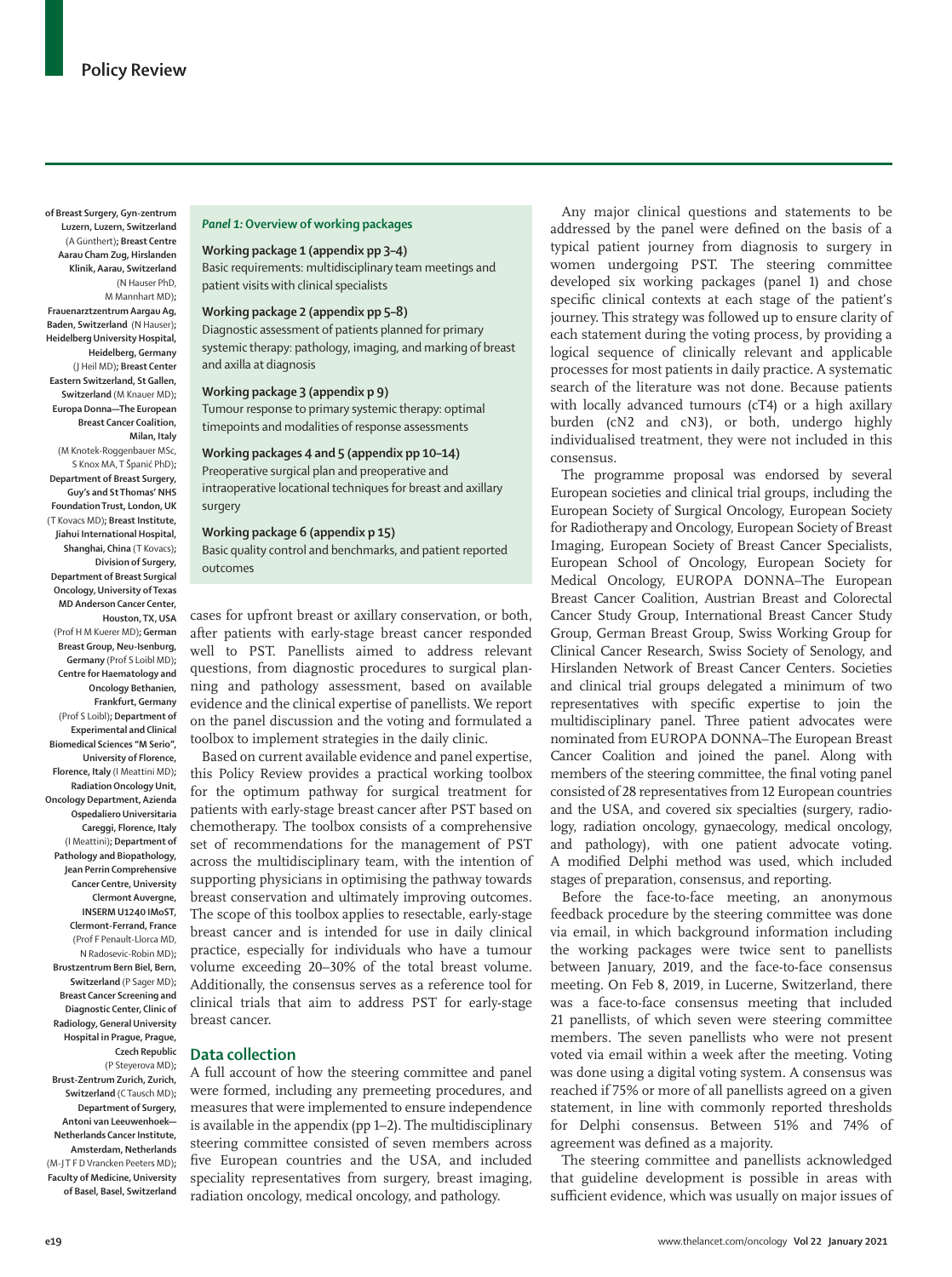local therapy. However, the committee and panellists agreed that areas of controversy should be discussed when applying a patient-centric view of the clinical experience. Additionally, several solutions might have similar outcomes, especially those concerning technical details (eg, lesion localisation can be achieved via ultrasound or a wire). Therefore, the consensus meeting sought to provide guidance on at least two levels: at the consensus level and at the clinical toolbox level.<sup>28</sup>

## **Findings**

Full results of the modified Delphi process can be found in the appendix (pp 3–15). Panellists voted on 130 statements or questions. 46 (42%) statements reached consensus, a majority decision was reached in 46 (38%) statements, and no decision was reached in 23 (21%) statements. An overview describing each working package is provided (panel 1); all major statements derived from the working packages are summarised (panel 2).

## **Working package 1**

Working package 1 outlines the basic requirements to optimise the success of preoperative therapies (appendix pp 3–4). There was consensus (93%) that patients who are undergoing PST must be presented to a multidisciplinary team meeting, and that attendance of all five core specialities (surgery, medical oncology, radiology, pathology, and radiation oncology) is required during diagnostic discussion. All panellists agreed that all staging examinations, breast imaging, and pathological work-up must be available to guide treatment decisions. A majority (61%) voted against a standard multidisciplinary team meeting discussion halfway through the chemotherapy regimen, or when there is a planned or toxicity-related change of the PST regimen. However, there was consensus (75%) for a multidisciplinary team meeting discussion for poor response or progressive disease, and a majority (68%) voted for a multidisciplinary team meeting discussion before surgery. Panellists did not reach a majority (43%) on whether a multidisciplinary team meeting is required for patients who stop PST due to toxicity or noncompliance.

There was consensus (93%) for regular clinical visits with the medical specialist responsible for the administration of PST. A majority of 64% agreed that patients undergoing PST should be seen by the specialist who will be doing the surgery (eg, general surgeon or gynaecologist); however, a majority of 57% voted against a clinical visit with a radiation oncologist before PST, because panellists considered an imaging discussion at the multidisciplinary team meeting to be sufficient and that the choice of radiotherapy will depend on the final surgical choice. There was consensus (93%) regarding the need to assess and to note the surgical options (depending on the response) in the patient chart. Panellists were almost evenly split in recommending two clinical surgeon visits (at diagnosis and at the end of

#### *Panel 2:* **Toolbox**

## **Working package 1: basis**

- All patients receiving primary systemic therapy (PST) must undergo full evaluation by multidisciplinary team meetings at diagnosis
- Regular clinical visits with medical oncologist during PST
- Diagnostic and presurgical clinical visits with the surgeon allow early discussion of local therapy options

#### **Working package 2: initial diagnosis**

- Testing of oestrogen receptor, progesterone receptor, HER2, and Ki-67 expression is required in all patients receiving PST, and tumour-infiltrating lymphocyte and multigene tests should be done in selected patients
- MRI should be done in patients with specific indications, such as dense tissue, multiple lesions, unclear lesion extent, or lobular histology
- Ultrasound of the axilla is required in all patients receiving PST
- Clipping or marking of breast or axillary lesions that are classified as IVc or V according to the Breast Imaging-Reporting and Database System is preferred at diagnostic assessment
- Clipping or marking of cancer lesions before PST is mandatory

#### **Working package 3: response assessment**

- Assessment of tumour response should be done at approximately halfway through PST and at the end of PST or before surgery
- Clinical palpation can inform targeted imaging to identify progressive disease
- Aim for consistency between diagnostic imaging modality and response assessment

## **Working packages 4 and 5: surgery**

- Offer breast-conserving surgery if the clinical response indicates stable disease or better in patients with involvement of 20–30% of breast tissue
- Breast-conserving surgery requires a clear preoperative plan for localisation, volume excision, and retrieval of breast markers
- Axillary lymph node dissection should be done in more than three clinically positive lymph nodes or matted nodes at diagnosis, or if patients have ypN1 at surgery
- Offer limited axillary surgery in patients with cN1 and clinical complete response; strict technical standards apply
- Regional nodal irradiation after limited axillary surgery and ypN0 in case of additional risk factors

#### **Working package 6: reporting**

- Document the so-called tumour scar or clip after surgical resection
	- Reintervention rates of:
	- Breast due to R1: ≤30%
	- Axilla due to ypN1: ≤20%
	- Consider photographic documentation of cosmetic outcome
	- Collect patient reported outcomes

PST; 46%) versus three visits (including an additional mid-term visit; 54%). No clear guidance concerning the optimal timing of surgery after PST emerged, but almost 50% of panellists stated that timing should depend on the type and intensity of the chemotherapy regimen, ranging from 2 weeks to 5 weeks after PST completion.

**School, Lisbon, Portugal** (M J Cardoso)**; Iridium Kankernetwerk, Wilrijk-Antwerp, Belgium** (Prof P Poortmans PhD)**; Faculty of Medicine and Health Sciences, University of Antwerp, Wilrijk-Antwerp, Belgium** (Prof P Poortmans)

(W P Weber)**; Nova Medical** 

Interdisciplinary discussion of diagnosis and therapy at a multidisciplinary team meeting is associated with a reduction in mortality,<sup>29</sup> which makes this an important requirement for candidates eligible for PST. Clinicians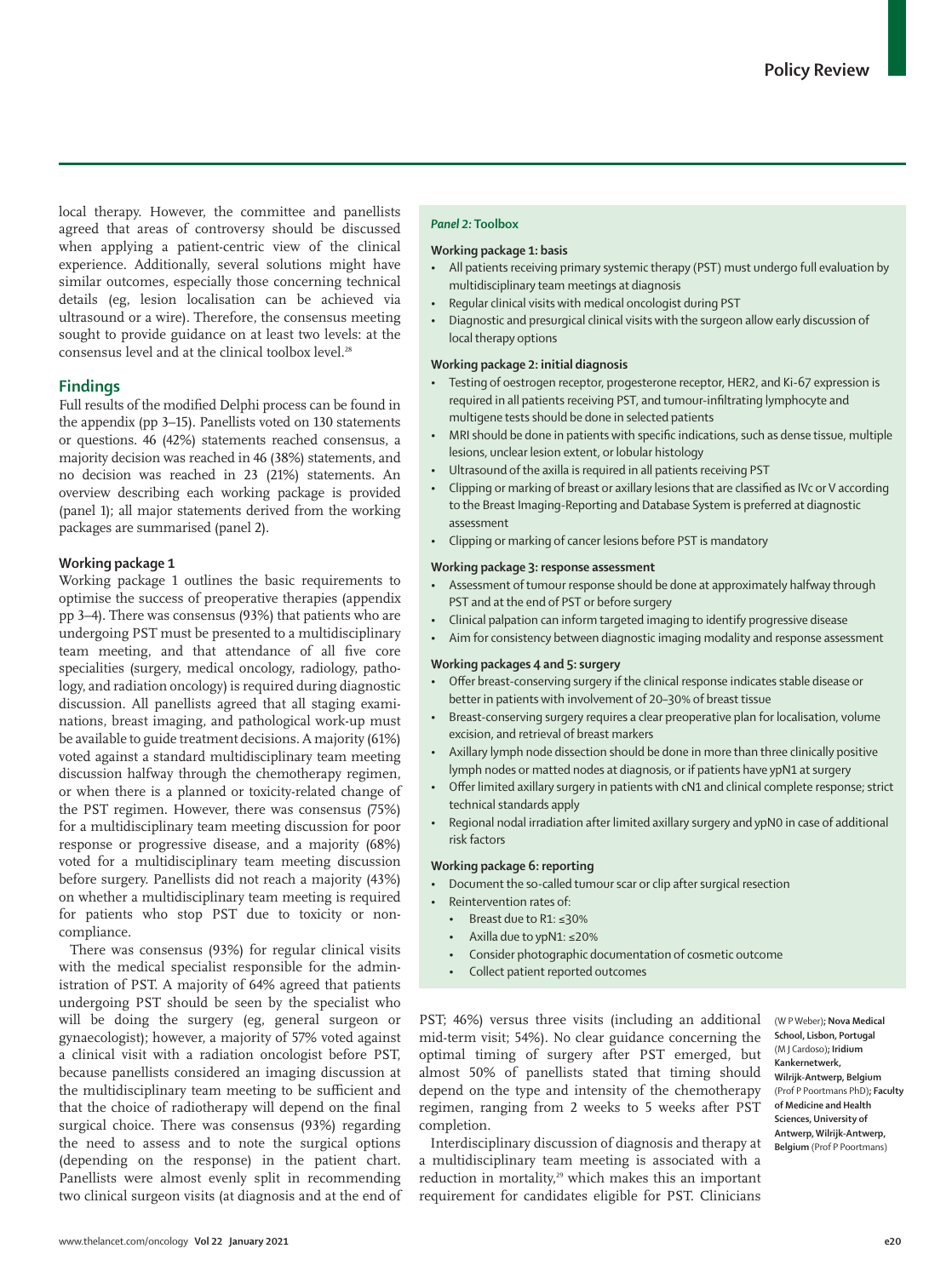Correspondence to: Dr Peter Dubsky, Breast Centre, Klinik St Anna, 6006 Luzern, Switzerland **leitung-brustzentrum. stanna@hirslanden.ch** See **Online** for appendix

from all five core specialties should participate in a multidisciplinary team meeting and do so with full knowledge of staging examinations and pathological work-up. The patient should be clinically evaluated regularly by the medical or clinical oncologist or gynaecologist who is administering PST, and a minimum of two clinical visits (at the start of PST and before surgery) with the surgeon will facilitate a discussion about surgical alternatives upfront. PST offers many opportunities for genetic counselling. Deleterious germline mutations could have important implications for local therapy.

## **Working package 2**

Working package 2 indicates the recommendations for diagnostic assessment of patients planned for PST (appendix pp 5–8). There was consensus (100%) that biomarker status (eg, oestrogen receptor, progesterone receptor, and HER2) and nuclear grading should be assessed for all patients before PST. A majority (71%) was in favour of assessing Ki-67 expression with pretherapy core biopsies, and there was consensus (82%) that assessment of Ki-67 expression should be standard for all patients before PST. Among patients with hormone receptor-positive and HER2-negative breast cancer, there was consensus that gene expression assays can be useful for treatment guidance. There was consensus that assessing tumour-infiltrating lymphocyte concentrations can be useful to identify patients who have a higher likelihood of pathological complete response for triple-negative and HER2-positive breast cancer. However, panellists did not reach an agreement (25%) on whether assessing the concentration of tumour-infiltrating lymphocytes is useful or if this assessment should be done in all patients undergoing PST. When panellists were asked whether fine-needle aspiration of suspicious lymph nodes is sufficient for the diagnosis of axillary metastases, no agreement was reached.

All votes in this radiology and intervention part of working package 2 were based on a specific clinical scenario: PST given with the intent to facilitate or to allow breast-conserving surgery in women with tumour volumes exceeding 20–30% of total breast volume (the target population). Consensus (93%) was reached for the use of breast MRI in patients with invasive ductal carcinoma when there is suspected multifocality, multicentricity or unclear findings with regard to lesion extent at conventional breast imaging by mammography, digital breast tomosynthesis, and ultrasound. There was consensus (93%) that image-guided biopsy should be done for all additional lesions detected by MRI that could potentially alter the surgical plan. A majority (68%) agreed that MRI should be systematically used in patients with lobular histology. Additional guidance statements pertaining to MRI and PET imaging are detailed in the appendix (pp 5–8).

Consensus (75%) was reached for statements related to tumour marking: for all lesions that are classified as IVc and V according to the American College of Radiology Breast Imaging-Reporting and Data System Atlas (5th Edition), tumour marking should be done at the time of the first image-guided biopsy, and a marker that allows for intraoperative localisation should be used. Additional guidance statements are shown (appendix pp 5–8).

Consensus was reached for the following statements relating to axilla staging. First, clinical examination is not sufficient for adequate staging of the axilla (79% consensus) even if combined with other imaging modalities, such as mammography, digital breast tomosynthesis, or MRI. Second, any node with cortical thickening of more than 3 mm, a decrease in or absence of fatty hilum, or changes in the shape or vascular pattern is suspicious for the presence of axillary metastasis (79% consensus). Third, in case of suspected nodal metastasis, targeted axillary imaging with ultrasound is required (86% consensus). Finally, if axillary lymph node metastasis is subsequently suspected, targeted imageguided biopsy with fine-needle aspiration or core biopsy should be done (89% consensus), with one representative node being sufficient. Additional guidance statements on axillary imaging pertaining to PET–CT or PET–MRI are described in the appendix (pp 5–8).

A second set of statements addressed patients with cN1 or biopsy-confirmed metastases. Because these patients might downstage to cN0, a majority of panellists (68%) favoured a targeted approach at surgery and reported lymph node marking to be essential. The type of axillary marker that should be recommended varied greatly among panellists and no clear recommendation could be made.

 To accurately predict the chances of tumour response, candidates for PST require specific interventions in their diagnostic assessment. In this setting, pathological assessment of biomarker status, nuclear grading, and Ki-67 expression is essential.<sup>30</sup> Although the concordance rates of Ki-67 expression can be improved by standardisation and digital image analysis,<sup>31,32</sup> and the results might not be equally informative in all tumour subtypes, there was consensus (82%) to routinely assess the expression of this protein. Among patients with oestrogen receptorpositive, HER2-negative breast cancer, gene expression assays are useful for treatment guidance, given that patients with oestrogen receptor-positive and HER2 negative breast cancer at a low molecular risk rarely show complete clinical remission.33–35

Considering breast and axillary imaging in the target population, the panel specifically recommends breast MRI in cases with suspected multifocality, multicentricity, or unclear findings with regard to lesion extent. A majority (61%) acknowledged that breast MRI is not required for women with low breast density (American College of Radiology A or American College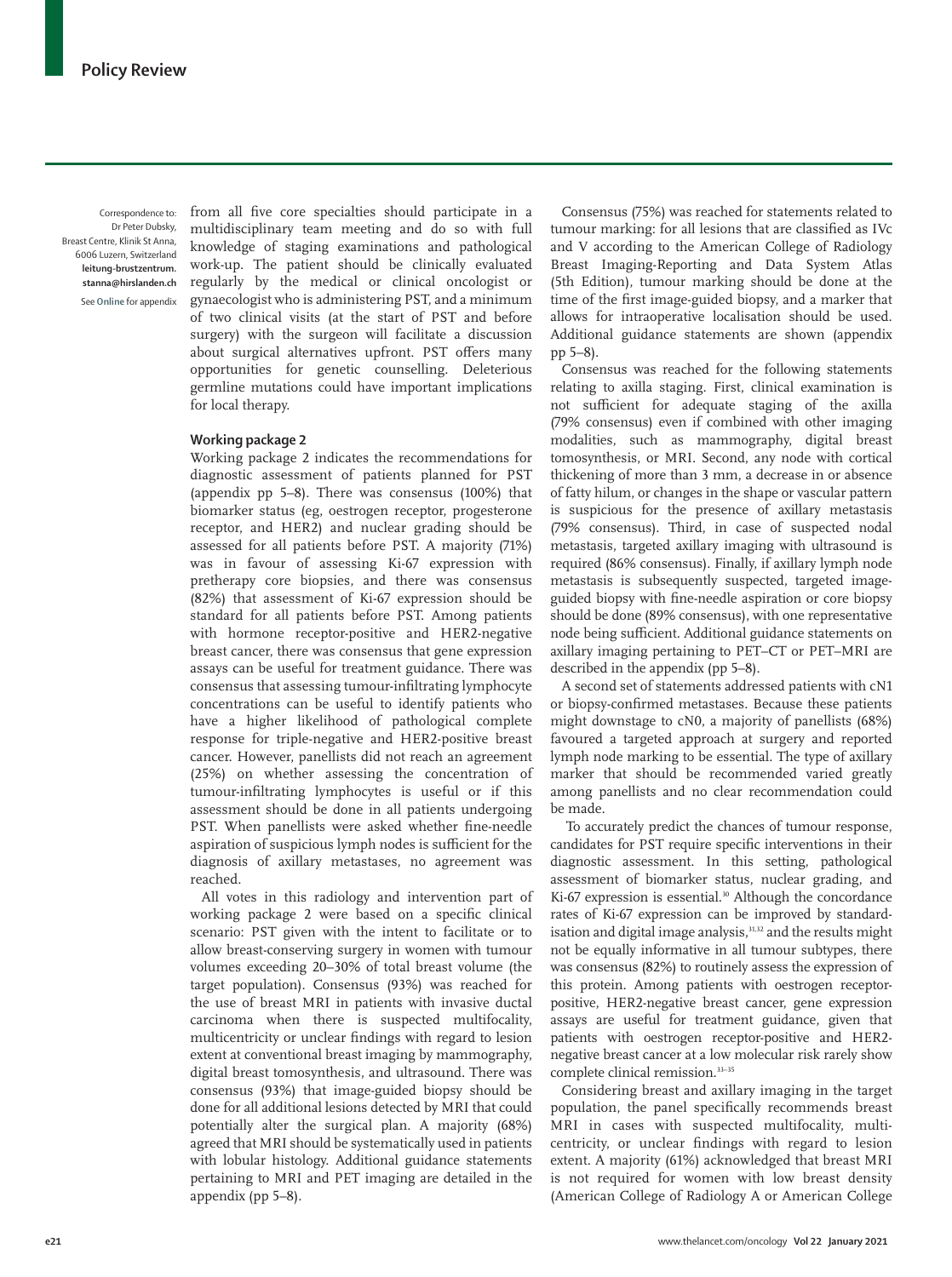of Radiology B) and unifocal lesions in conventional imaging.<sup>36,37</sup> Axillary imaging should be based on an ultrasound,<sup>36</sup> although other modalities can help with estimating the actual axillary tumour burden.

Tumour marking of the breast should be incorporated into the diagnostic work-up to limit multiple interventions and to allow easy intraoperative localisation, even after 6 months of chemotherapy. The type of tumour marker that should be used varied among panellists and no clear recommendation could be made for a specific type of marker. In patients for whom lymph node metastasis is clinically suspected, a majority (61%) voted that marking a representative lymph node is important to enable targeted approaches to axillary surgery. Considering the technical detail of these approaches, almost a third (32%) of panellists abstained from the vote.

The panel did not specifically deliberate on systemic staging for distant metastasis at diagnosis. Although internationally recognised guidelines<sup>1</sup> agree that most patients should receive staging before PST, there is a large variation in the specific imaging modalities used in clinical practice for this purpose.

#### **Working package 3**

Working package 3 indicates the recommendations for assessing tumour response to PST (appendix p 9). A majority (54%) favoured an early (within 2 months or two cycles of PST) response assessment to identify progressive disease. Consensus (79%) was reached for assessing tumour response around halfway through PST. In cases of palpable tumours, a majority (64%) agreed that clinical palpation is not sufficient to identify response or non-response, and therefore imaging should be used for surgical planning and assessing tumour response. However, if there is clinical suspicion of progressive disease, a majority (57%) voted that clinical palpation is adequate to inform targeted imaging.

There was consensus (96%) that the imaging modality for assessing tumour response depends largely on the initial diagnostic imaging. If breast and axilla staging was successful with mammography, digital breast tomosynthesis, or ultrasound, then these modalities should also be used for the assessment of tumour response. A majority (54%) voted that assessing tumour response does not always require an objective imaging method to confirm downsizing or progression.

Multimodality radiological assessment before and during PST is mandatory to assess tumour response and is a prerequisite for surgical planning. The accuracy in predicting tumour shrinkage depends on the imaging modality, tumour biology, and availability of images taken at diagnosis, which would allow comparison.38–40 New functional imaging techniques could have the potential to increase diagnostic accuracy, but these techniques have not been incorporated into clinical practice.<sup>38</sup>

As described in working package 2, MRI is used in a large number of indications within the target population, both for diagnosis and in the assessment of tumour response. In panel discussions, it became clear that clinicians valued consistency of imaging modalities throughout PST because evidence indicates that longitudinal measurements and assessment of delta change could increase accuracy.40

## **Working package 4**

Working package 4 contained questions relating to the preoperative surgical plan and localisation techniques (appendix pp 10–12). Consensus (82%) was reached that breast-conserving surgery should be attempted in patients with partial response to treatment. 96% of panellists agreed that breast-conserving surgery should be attempted after complete radiological response unless there is extensive multicentricity, in which case a majority (57%) recommended no attempt at breastconserving surgery. A majority (64%) was against breast-conserving surgery in patients with clear signs of progressive disease, but the same majority was in favour of breast-conserving surgery in the case of stable disease. No consensus was reported regarding breast-conserving surgery for patients with extensive multicentric microcalcifications. A majority (71%) was reached that breast-conserving surgery should be attempted, even in patients with contraindications for radiotherapy.

There was consensus (89%) that in a patient with a clinical complete response, the surgical specimen must contain the tumour marker. No consensus was reached on the usefulness of models that predict the risk of recurrence after PST<sup>41,42</sup> for the decision-making process of breast-conserving surgery versus mastectomy.

Panellists reached consensus (82%) about the importance of a clear preoperative plan, including strategies to localise lesions (either preoperatively or intraoperatively), defining the breast volume to be excised, and the importance of removing tumour markers, including the documentation of retrieval (eg, specimen radiography). Consensus (82%) was reached that a combination of complementary techniques is necessary to localise residual lesions and the marked tumour bed. For patients with complete imaging response, stereotactic localisation of a tumour marker should generally be done preoperatively. However, in some cases, ultrasound can detect clips with filler and magnetic seeds that can reliably be removed, $25,43$  thus enabling intraoperative rather than preoperative invasive interventions. There was consensus (86%) for clipping the resection cavity to improve radiotherapy targeting.

In terms of techniques that could be useful to target volume excision and possibly prevent second surgeries for involved margins, panellists considered intraoperative specimen radiography (75% consensus), oncoplastic surgery techniques (71% majority), and intraoperative ultrasound (54% majority; including ultrasound visible clips) to be useful. However, these results might be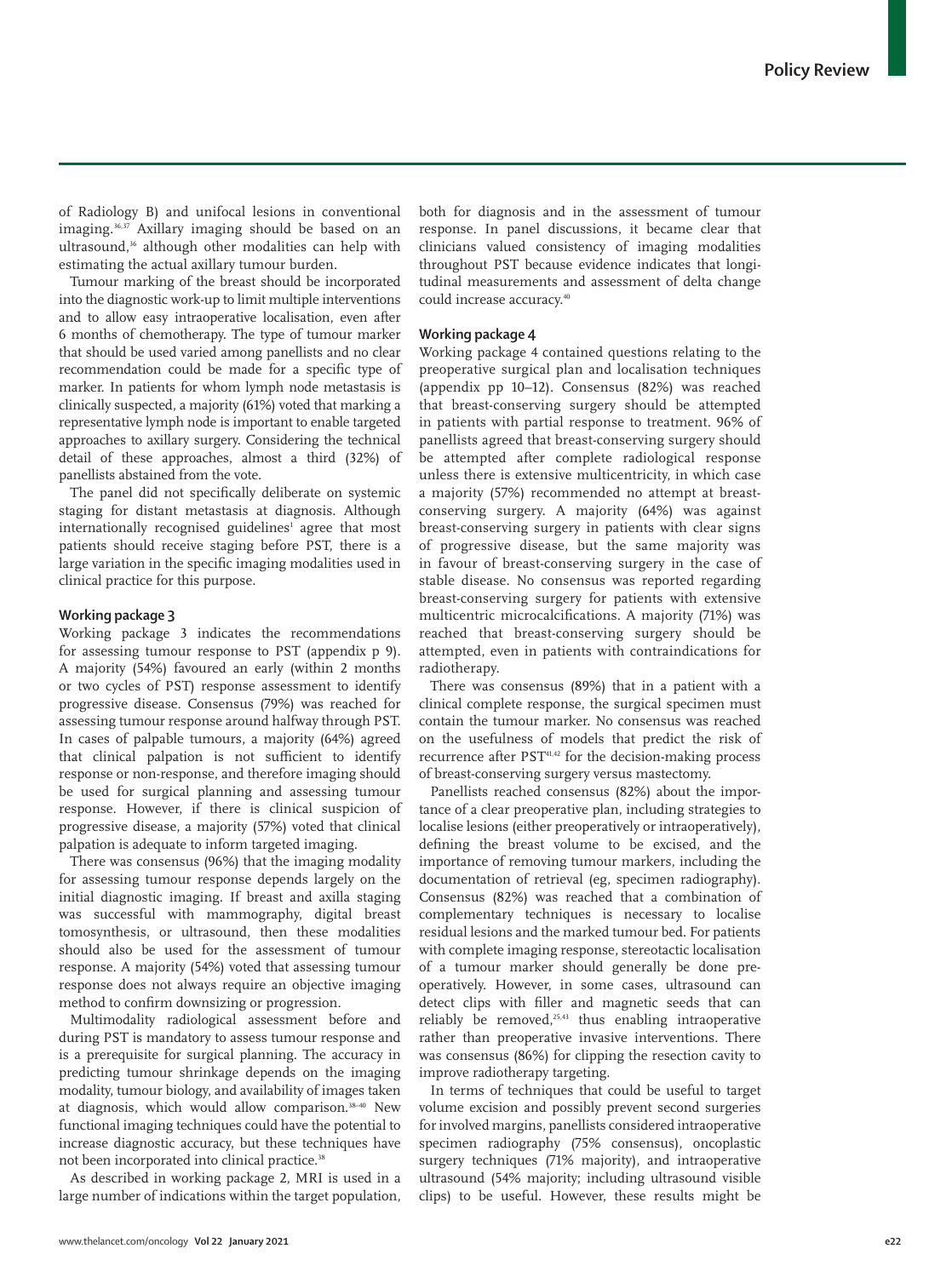biased by abstentions from panellists whose specialties were less familiar with these techniques.

Panellists reached consensus (79%) that the so-called no ink on tumour guideline is an adequate resection margin to forego second surgery of a unifocal residual tumour after PST. In the context of a multifocal residual tumour, a majority (61%) voted that no ink on tumour also defines an adequate margin, whereas margins of 2 mm (29%) or 5 mm (4%) did not find support. For multifocal residual disease, panellists reached consensus (79%) that a multidisciplinary team meeting discussion is needed to discuss surgical margins in the context of pathology and planned adjuvant therapies.<sup>5,44</sup>

A small majority (54%) considered intraoperative assessment (with frozen section or imprint cytology) of the sentinel lymph nodes (in cases of macroscopic suspicion of involvement) as an option to forego second surgeries. A majority (71%) agreed that oestrogen receptor, progesterone receptor, and HER2 assessments should be repeated on the residual tumour only in cases of initially negative results.

In women with a tumour volume exceeding 20–30% of the total breast volume, PST is given with the aim of shrinking the tumour and facilitating breast-conserving surgery.<sup>2,5,11</sup> Studies have shown that, among patients who were initially ineligible for breast-conserving surgery but were eligible after PST, the success rate of surgery (defined as a surgical specimen with no tumour on ink) can range between 75% and 80%.17,45 However, there are concerns about locoregional recurrence rates.<sup>3</sup> The panel deliberated on their recommendations concerning breast-conserving surgery. In the context of a tumour volume of 20–30% of the breast, the panel agreed that breast-conserving surgery should be attempted for all women who have a partial or complete response, but that breast-conserving surgery could also be offered to women with stable disease if technically feasible. These recommendations were based on studies that addressed the risk of local recurrence after breast-conserving surgery.41,46 A large, retrospective metaanalysis of patients undergoing PST<sup>47</sup> investigated survival outcomes including local recurrence according to tumour focality and stratified by type of surgery and response. Results showed that even in patients with clinically multifocal or multicentric tumours, no increase in local recurrence was noted if margins were free of the tumour or if an excellent response (pathological complete response) was reported. Finally, the panel recommendations concerning breast-conserving surgery were always subject to shared decision making.

Detailed preoperative planning to localise lesions and determine the volume of breast tissue that should be removed should be done, particularly for patients who have a complete clinical response. A number of localisation techniques are available to identify the tumour bed, and the panel reached consensus (82%) in suggesting a combination of complementary techniques rather than suggesting a single technique.

Although the amount of evidence regarding the required tumour-free margin after PST is not sufficient,<sup>44</sup> no ink on tumour was considered adequate to avoid reexcision, even in the case of multifocal residual disease. We refer to a detailed report concerning the pathological assessment of breast cancer specimens after PST.48

#### **Working package 5**

Working package 5 concerns axillary surgery and preoperative and intraoperative localisation techniques (appendix pp 13–14). Most panellists voted that more than three disease-positive (75% consensus) or matted (68% majority) lymph nodes at diagnosis is a clear indication for axillary lymph node dissection. There was no majority (50%) on whether level III metastasis at diagnosis should mandate axillary lymph node dissection. There was consensus (86%) that not all types of lymph node involvement shown at diagnosis should indicate axillary lymph node dissection after PST.

A majority (57%) was reached for axillary lymph node dissection in cases of macrometastases at surgery but not for micrometastases (25%) or isolated tumour cells (4%). No majority was reached (46%) regarding axillary lymph node dissection in the case of unsuccessful sentinel lymph node biopsy at surgery or in the case of a contraindication for radiotherapy.

A set of statements addressed patients with cN1 who had clinical remission after PST: a majority (71%) did not consider axillary lymph node dissection mandatory. A consensus (82%) was reached that the patients with cN1 who had clinical remission can undergo alternatives to axillary lymph node dissection. When asked specifically about requirements and techniques to decrease falsenegative rates, a majority (68%) agreed that three or more sentinel lymph nodes provide sufficiently low falsenegative rates. Alternatively, one or more sentinel lymph nodes is sufficient if the sentinel lymph nodes include the retrieval of the clipped (at diagnosis) metastatic node (68%). A majority voted for localising the marker in the axilla at the preoperative visit (64%) and for doing the axillary lymph node dissection if the clipped node is not identified during surgery (57%).

In the context of limited axillary tumour burden (cN1) at diagnosis and clinical tumour response, panellists reached consensus (93%) that not all patients need regional nodal irradiation. A majority agreed that the indication of radiation volumes (64%) and the extent of volumes to the axilla (68%) depend on the presence of other risk factors as well. Ongoing clinical trials (NCT01872975, NCT01901094, and NCT03513614) will assess the extent of radiotherapy needed for patients with early-stage breast cancer).  $6,8,19,22-25,27,49-61,62$ 

Panellists were asked to vote on three distinct clinical scenarios: first, varying burden of initial axillary involvement; second, varying burden of residual axillary disease after PST; and finally, patients with complete axillary response. Avoiding full axillary dissection has been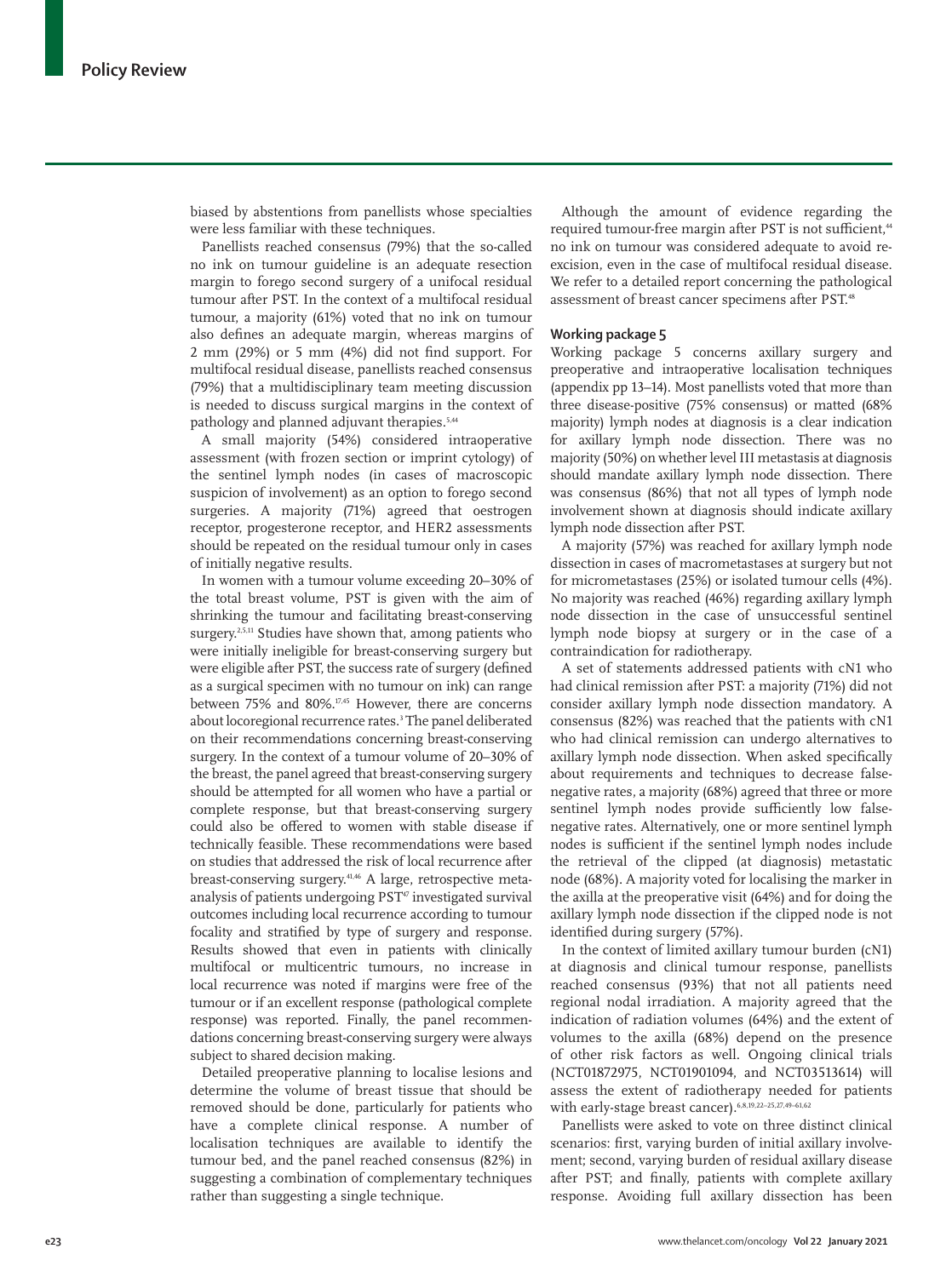shown to be associated with a reduced risk of lymphoedema.63 More targeted surgical approaches are especially effective in the context of PST, in which, in addition to surgery, all patients receive chemotherapy and many irradiation.<sup>63</sup>

For the first two scenarios, two ongoing trials—the ALLIANCE A011202 (NCT01901094) and the TAXIS trial (NCT03513614)—will provide additional insight into whether axillary lymph node dissection decreases breast cancer recurrence compared with those indicated for limited axillary surgery and regional nodal irradiation. Notably, the TAXIS trial includes patients with cN2a disease, and randomisation will be done after successfully removing marked nodes, sentinel lymph nodes, and palpable axillary disease by so-called tailored axillary surgery. For the current clinical routine, panellists indicated that axillary lymph node dissection is the standard procedure for most of the patients with cN2a disease.

Panellists deliberated in detail with regard to patients with limited axillary involvement (cN1) and clinical remission after PST. Accurate surgical staging is essential to identify patients who have nodal pathological complete response and can therefore be safely spared axillary lymph node dissection. Prospective trials have shown that the false-negative rates of sentinel lymph node biopsy exceed 10% in patients who present with axillary metastasis and convert to cN0 after PST.<sup>19,22-24</sup> Consequently, several techniques to lower false-negative rates have been developed, including the use of dual tracers,6,22–24,54,55 targeted axillary dissection (eg, NCT01872975),<sup>27,56</sup> and marking the axillary lymph node with a radioactive iodine seed (the MARI procedure).25,59 Panellists reached consensus (82%) that despite negative prospective trial data, selected patients can forego axillary lymph node dissection. However, high technical standards apply to these procedures.

It is important to emphasise that the panel's statements regarding regional nodal irradiation were within the context of patients with nodal pathological complete response after the initial cN1 stage. In this context, both the indication and extent of regional nodal irradiation should depend on interdisciplinary discussion with consideration to other risk factors, similar to the consensus statement issued by the St Gallen panel.<sup>11</sup> The St Gallen panel suggested that radiotherapy can be tailored according to the response to PST. The extent of pathologically defined remission after PST can be used to modify radiotherapy indications in combination with clinical tumour stage at diagnosis. Particularly, pathological complete response after PST can indicate that radiotherapy is not needed. One example to show this is in patients with cT3 (who have tumours larger than 5 cm at diagnosis) without other risk factors (such as multifocality), who have a pathological complete response after PST and have undergone mastectomy. The indication to carry out postmastectomy radiotherapy in these patients can be questioned.

Many patients with breast cancer and involved axillary lymph nodes can be treated with irradiation of the lymph node regions instead of with axillary lymph node dissection. Although there is only scarce evidence to replace axillary lymph node dissection with radiotherapy of only the base of the axilla (ie, the volume that would otherwise be surgically removed) without treating the more remote lymph node areas, this form of de-escalation is progressively being supported.<sup>64</sup>

#### **Working package 6**

Working package 6 provides details on quality assurance and indicators (appendix p 15). There was consensus (96%) that surgery should follow a clear plan with regard to preoperative localisation and that, in patients without residual tumour in the breast, a so-called tumour scar or the tumour marker should be documented by the pathologist (93%). Consensus (79%) was also reached for patients who show complete clinical response of the axilla and undergo limited nodal surgery; because lymph nodes can undergo remission without scars, either clip or scar should be documented in order to ascertain pathological complete response.

There was consensus that the rate of second surgeries due to final margin assessment should not exceed 30% (79% consensus) and the rate due to axillary involvement should not exceed 20% (86% consensus). Panellists also reached consensus (79%) that consideration of available resources, photographic assessment before surgery, before radiotherapy, and a year after the end of locoregional treatment, should be routinely undertaken to allow for evaluation of aesthetic outcome. Additionally, patient reported outcomes should be collected via standardised questionnaires to allow for the measurement of patient satisfaction and quality of life (79% consensus).<sup>65-69</sup>

Panellists first deliberated on basic quality control that is easy to implement and largely discussed in the context of the target population. Other than formulating a clear surgical plan, which includes localisation, panellists endorsed the need to verify correct targeting of the surgical excision for both the breast and axilla, either based on tumour markers or the documentation of a tumour scar as part of the patient report. Additionally, panellists voted on statements that can serve to guide the certification of breast centres.70 Panellists were explicitly asked to deliberate on these statements without regarding economic or organisational issues.

Panellists strongly endorsed that second surgeries of the breast due to involved resection margins (after full pathological evaluation) should occur in a maximum of one out of three patients. This statement does not reflect strong scientific evidence but was a compromise between ensuring optimal surgical planning and allowing teams to carry out second surgeries without having to break certification criteria. Second surgeries of the axilla can occur due to clinical misinterpretation of nodal remission. In the clinical experience of the panel, pathological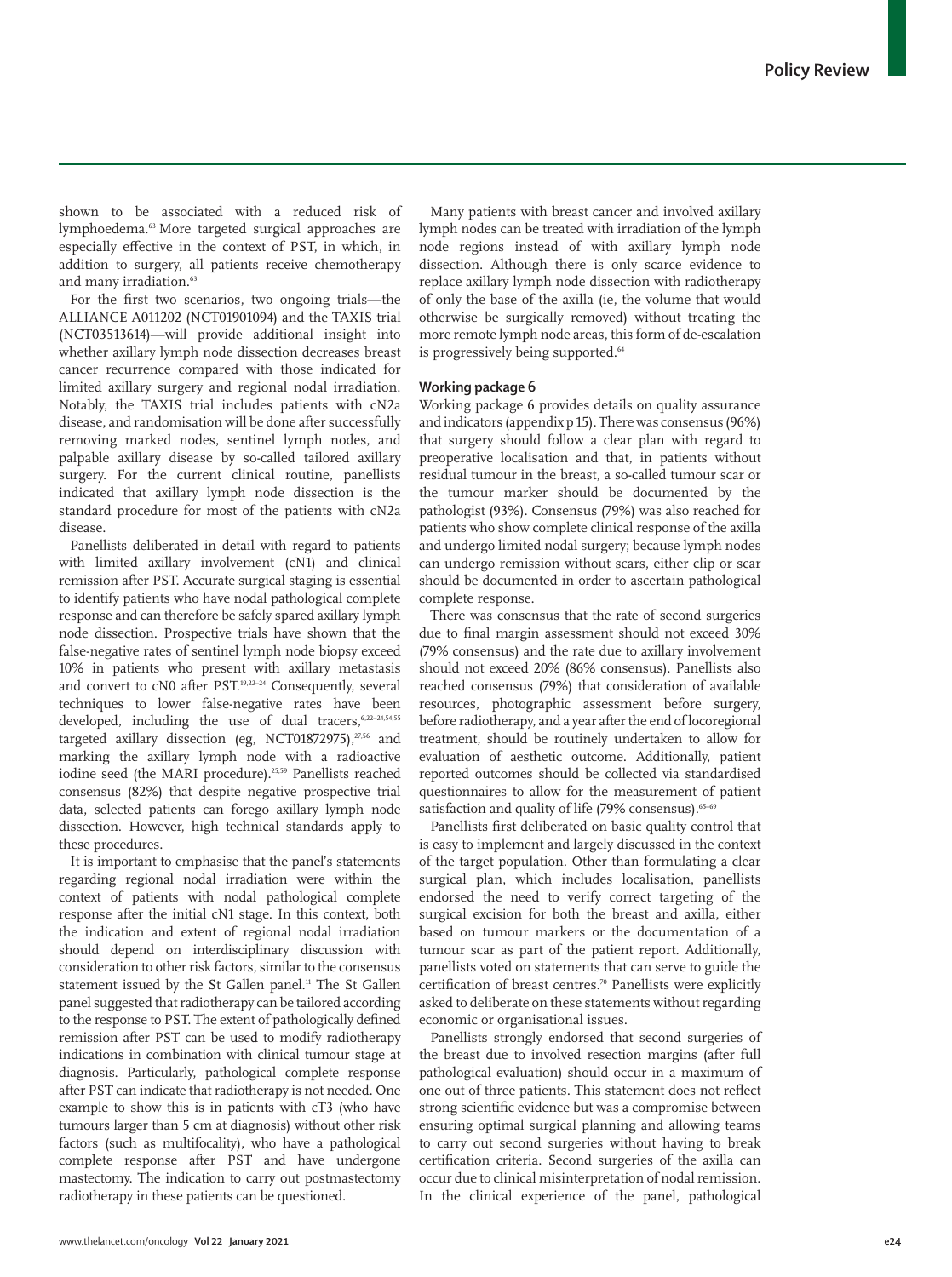evaluation of harvested lymph nodes will show residual lymph node involvement in one out of every five patients despite full clinical remission. This benchmark was also endorsed in the absence of strong scientific evidence but was well within the clinical experience of the panellists.

The assessment of cosmetic results is mainly subjective with low reproducibility.<sup>65</sup> In previous years, software has been developed that uses frontal photographs to objectively evaluate cosmetic results after breastconserving surgery and increase reproducibility, such as Breast Cancer Conservative Treatment. cosmetic results (also known as BBCT.core) and Breast Analyzing Tool (also known as BAT).65–69

Regarding objective evaluation of health-related quality of life and patient satisfaction, the use of standardised questionnaires is recommended. There are several international standardised tools for the assessment of patient-related outcomes. The Breast Q and the European Organisation for Research and Treatment of Cancer Quality of Life Questionnaire–Core 30 with the BR23 module (now extended to the BR45 module) are the most commonly applied tools and have been validated in various breast surgery procedures.

## **Discussion**

This Policy Review provides a framework informed by the typical patient journey from diagnosis to local therapy in women undergoing PST. After a multidisciplinary team meeting discussion, several diagnostic assessments and interventions should be scheduled if systemic therapy precedes surgery and irradiation (panel 1). Multiple areas of controversy are discussed in specific clinical contexts, such as women with primary tumour volumes exceeding 20–30% of the total breast volume (the target population).

The toolbox (panel 2) provides recommendations for standard approaches for local therapy in the context of PST, based on the integration of data from clinical trials. However, most of our recommendations were drawn from studies with low levels of evidence, such as those doing retrospective subset analyses and those evaluating outcomes from biologically determined subtypes of breast cancer. In many instances, recommendations were also drawn from the experience of contemporary practice by the panel experts—eg, innovations in surgical technique, radiotherapy, radiology, and pathology. Endorsing and implementing this toolbox in ongoing, and planned PST trials and prospectively including surgical endpoints can strengthen the level of evidence of current recommendations and offer future patients access to more evidence-based treatments.

As in a previous publication that discussed surgical deescalation,<sup>28</sup> we refrained from legally relevant terms, such as standard of care, but instead focused on providing guidance that could lead to more targeted types of surgery. Reoperation, mastectomy, and axillary dissection do not reflect poor care because all of these interventions are associated with low rates of recurrence; however, this toolbox outlines the extra efforts that are needed along the continuum of care so as to provide all local therapy options.

Finally, the clinical applications of the described recommendations have not been shown through randomised trial settings to offset the increase in local recurrence rates as previously described in the meta-analysis of the Early Breast Cancer Trialist's Collaborative Group.<sup>3</sup> At the same time, the panel would like to emphasise that the meta-analysis of the Early Breast Cancer Trialist's Collaborative Group<sup>3</sup> reflects historical data, whereas more recent cohorts from large, prospective PST trials do not show that breast conservation is associated with high local recurrence, especially in patients with favourable response and despite clinical multicentricity at diagnosis.47 Additionally, axillary surgery de-escalation is associated with much lower rates of lymphoedema, $71$ whereas an increased rate of nodal recurrence has not been documented.

Management of patients treated by PST requires a coordinated multidisciplinary approach; therefore, it was important that this guideline covered a wide range of working packages and included the expertise from a wide range of specialists. Key strengths of this programme include the methods used to identify and coordinate experts across six specialities and a wide geographical spread to represent 12 health-care systems across Europe and the USA. The inclusion of three patient advocates ensured that the patient perspective was well reflected. The programme received independent funding from the Hirslanden Klinik St Anna, Lucerne, Switzerland, and endorsement from six European societies who donated their time to the programme.

Another strength is that the panel discussed several clinical recommendations in view of costs and resources that are potentially limited. Considering this view, the panel valued having consistency in the use of imaging modalities over recommending MRI in all patients. Additionally, the panel valued incorporating the marking of tumour foci into the primary diagnostic process over incorporating costly secondary procedures; multiple tools can be used to mark and later identify the tumour bed without having to apply cost-intensive tools and technologies. In summary, in an environment where PST is given as a standard treatment and interdisciplinary communication is respected, the recommendations should be applicable without a substantial excess of costs.

Limitations of the programme reflect potential unintentional biases in guidance statements caused by abstention from voting by specialties that were less familiar with intraoperative or surgical techniques. These limitations were indicated in some of the technical consensus statements concerning techniques for marking and localising breast lesions and lymph nodes. A further source of bias might stem from the selection of the expert group, with many of the panellists having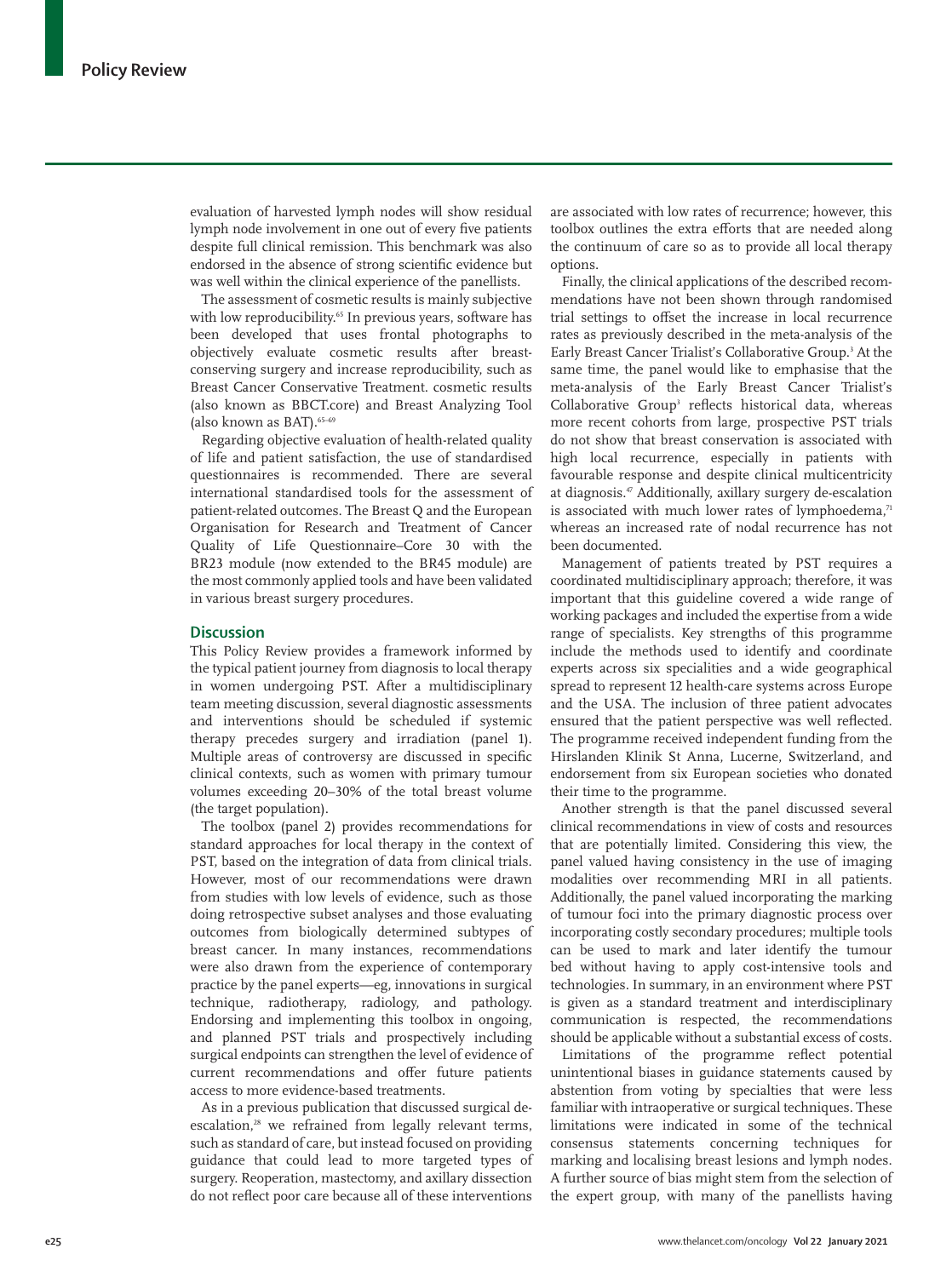previously investigated de-escalation strategies. A further discussion on facilitators and barriers to implementations of this guidance, as well as auditing, monitoring, and future directions, can be found in the appendix (pp 1–2).

#### **Conclusion**

Using a structured and systematic method and relying on a diverse panel of experts, we developed a practical toolbox containing detailed clinical guidance for healthcare professionals. This toolbox is intended to help overcome many of the clinical and technical obstacles, including those at diagnosis, response assessment, surgical planning, and surgery. Ultimately, this guidance could convince clinicians and patients of a major clinical advance purported by PST by supporting the use of less extensive and more targeted surgery to improve the lives of patients with breast cancer.

#### **Contributors**

PD, KP, FC, CD, ITR, MJC, and PP developed the concept and design. All authors contributed to data acquisition. PD, KP, FC, GM, MR, CD, ITR, MJC, and PP did the data analysis and interpreted the data. All authors were involved in drafting the Policy Review. PD, KP, FC, GM, MR, CD, ITR, MJC, and PP critically revised the Policy Review. PD, GM, and MR did the statistical analysis. PD acquired the funding. PD, KP, FC, CD, ITR, MJC, and PP contributed to administration of the consensus meeting and received financial or material support for travel. PD, KP, FC, CD, ITR, MJC, and PP provided supervision. All authors had full access to all the data in the study and had final responsibility for the decision to submit for publication.

#### **Declaration of interests**

PD reports a consultancy role for Roche, Merck, AstraZeneca, Amgen, Pfizer, and research and travel grants via ABCSG, Medical University of Vienna, and Hirslanden Klinik St Anna from Cepheid (Danaher), Agendia, and Myriad. FC reports a consultant role for Amgen, Astellas, Medivation, AstraZeneca, Celgene, Daiichi-Sankyo, Eisai, GE Oncology, Genentech, GlaxoSmithKline, Macrogenics, Medscape, Merck-Sharp, Merus BV, Mylan, Mundipharma, Novartis, Pfizer, Pierre-Fabre, prIME Oncology, Roche, Sanofi, Samsung Bioepis, Seattle Genetics, and Teva. ITR reports personal fees from Sirius Medical. EdA reports honoraria from Roche/Genentech, Novartis, Zodiac, and Seattle Genetics, research grants from Roche/Genentech, AstraZeneca, GlaxoSmithKline, Novartis, and Servier, and travel grants from Roche/Genentech, GlaxoSmithKline, and Novartis. ITR also reports travel grants from Roche/Genentech and GlaxoSmithKline, Novartis, research grants to her institution from Roche/Genentech, AstraZeneca, GlaxoSmithKline, Novartis, and Servier, and personal fees from Zodiac. GC reports a consultancy role with Roche, Novartis, Pfizer, Eli Lilly, Daichii Sankyo, Ellipsis, and AstraZeneca, outside of the submitted work. CD reports stock and other ownership interests with Sividon Diagnostics (now Myriad), honoraria from Novartis and Roche, a consultancy role with MSD Oncology and Daiichi Sankyo, and research funding from Myriad Genetics. CD also has patents EP18209672 and EP20150702464 pending, and a patent Software (VMscope digital pathology) pending. MG reports personal fees and travel support from Amgen, AstraZeneca, Celgene, Eli Lilly, Invectys, Pfizer, Novartis, Puma, Nanostring, Roche, Medison, and LifeBrain, all outside of the submitted work. MG has an immediate family member who is employed by Sandoz. SK is the CEO of Europa Donna–The European Breast Cancer Coalition. HMK reports personal fees from Genomic Health, outside of the submitted work. SL reports grants and honoraria from Celgene, and grants and honoraria from Roche, during the study. SL also reports grants and honoraria from AbbVie, grants and honoraria from Amgen, grants and honoraria from AstraZeneca, grants and honoraria from Novartis, grants and honoraria from Pfizer, honoraria from Seattle Genetics, honoraria from PrIME (Medscape), personal fees from Chugai, grants from Teva, grants from Vifor, grants and honoraria from Daiichi-Sankyo, honoraria from

Eli Lilly, honoraria from Samsung, honoraria from Eirgenix, honoraria from BMS, honoraria from Puma, honoraria from MSD, and grants from Immunomedics, outside of the submitted work. Additionally, SL has a patent (EP14153692·0) pending. FP-L reports grants and personal fees from myriad, grants and personal fees from Nanostring, personal fees from Genomic Health, personal fees from Novartis, grants and personal fees from AstraZeneca, personal fees from Pfizer, grants and personal fees from Roche, outside of the submitted work. KP reports payment for service on speakers bureaus from the European Society of Breast Imaging, Siemens Healthineers, and IDKD 2019, and membership on the advisory board of Merantix Healthcare. WPW reports research support (a grant) from Takeda Pharmaceuticals International via Swiss Group for Clinical Cancer Research, honoraria and consultancy from Genomic Health, USA, and support paid to the Basel University Hospital for conferences and meetings from Sandoz, Genomic Health, Medtronic, Novartis Oncology, Pfizer, and Eli Lilly. PP is a medical adviser of Sordina IORT Technologies spa, starting from April 1, 2020. All other authors declare that they have no other competing interests.

#### **Acknowledgments**

Complete funding and organisational support of the consensus meeting was provided by Hirslanden Klinik St Anna (Lucerne, Switzerland). The funding source had no role in the study design, in the collection, analysis, and interpretation of data, in the writing of the report, and in the decision to submit this Policy Review for publication. The panel would like to thank Judith Eberhard for her online secretarial work and organising the face-to-face consensus meeting in Lucerne. Rebecca Bellerby (w2o group) provided essential guidance in writing and discussing strengths, weaknesses, and conformity with other guideline work. Joanne Chin provided editorial assistance during the preparation of this Policy Review. This work was endorsed and supported by ESSO, ESTRO, EUSOBI, EUSOMA, ESO, ESMO, EUROPA DONNA, OPBC, and NHBCC, and during the writing stage by EUBREAST.

#### **References**

- 1 Cardoso F, Kyriakides S, Ohno S, et al. Early breast cancer: ESMO clinical practice guidelines for diagnosis, treatment and follow-up. *Ann Oncol* 2019; **30:** 1674.
- 2 Curigliano G, Burstein HJ, Winer EP, et al. De-escalating and escalating treatments for early-stage breast cancer: the St. Gallen International Expert Consensus Conference on the primary therapy of early breast cancer 2017. *Ann Oncol* 2017; **28:** 1700–12.
- Asselain B, Barlow W, Bartlett J, et al. Long-term outcomes for neoadjuvant versus adjuvant chemotherapy in early breast cancer: meta-analysis of individual patient data from ten randomised trials. *Lancet Oncol* 2018; **19:** 27–39.
- 4 Fisher B, Bryant J, Wolmark N, et al. Effect of preoperative chemotherapy on the outcome of women with operable breast cancer. *J Clin Oncol* 1998; **16:** 2672–85.
- King TA, Morrow M. Surgical issues in patients with breast cancer receiving neoadjuvant chemotherapy. *Nat Rev Clin Oncol* 2015; **12:** 335–43.
- 6 Mamtani A, Barrio AV, King TA, et al. How often does neoadjuvant chemotherapy avoid axillary dissection in patients with histologically confirmed nodal metastases? Results of a prospective study. *Ann Surg Oncol* 2016; **23:** 3467–74.
- 7 Montagna G, Mamtani A, Knezevic A, Brogi E, Barrio AV, Morrow M. Selecting node-positive patients for axillary downstaging with neoadjuvant chemotherapy. *Ann Surg Oncol* 2020; **27:** 4515–22.
- 8 Cortazar P, Zhang L, Untch M, et al. Pathological complete response and long-term clinical benefit in breast cancer: the CTNeoBC pooled analysis. *Lancet* 2014; **384:** 164–72.
- 9 Masuda N, Lee SJ, Ohtani S, et al. Adjuvant capecitabine for breast cancer after preoperative chemotherapy. *N Engl J Med* 2017; **376:** 2147–59.
- 10 von Minckwitz G, Huang CS, Mano MS, et al. Trastuzumab emtansine for residual invasive HER2-positive breast cancer. *N Engl J Med* 2019; **380:** 617–28.
- 11 Burstein HJ, Curigliano G, Loibl S, et al. Estimating the benefits of therapy for early-stage breast cancer: the St. Gallen international consensus guidelines for the primary therapy of early breast cancer 2019. *Ann Oncol* 2019; **30:** 1541–57.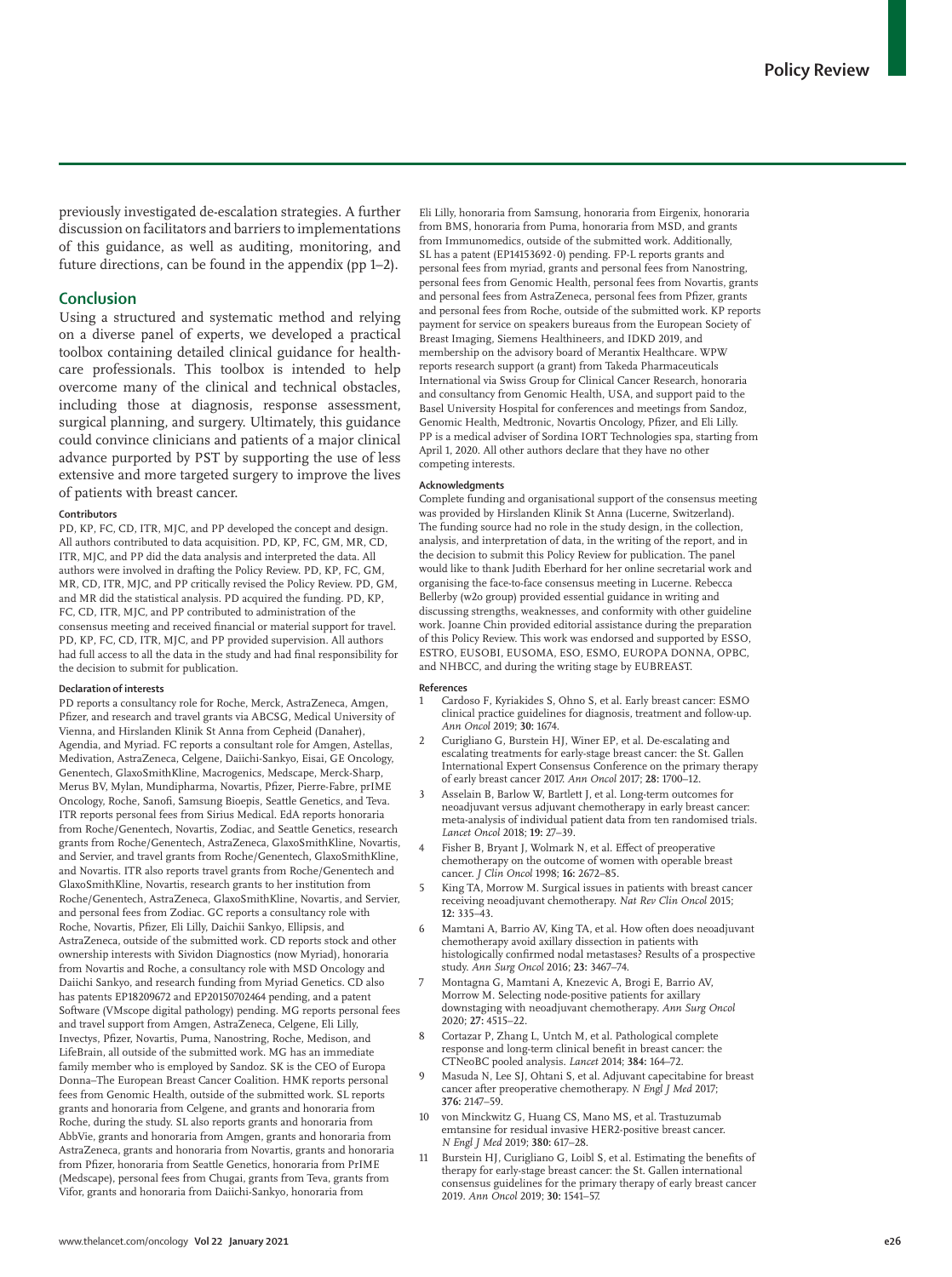- 12 Baselga J, Bradbury I, Eidtmann H, et al. Lapatinib with trastuzumab for HER2-positive early breast cancer (NeoALTTO): a randomised, open-label, multicentre, phase 3 trial. *Lancet* 2012; **379:** 633–40.
- 13 Robidoux A, Tang G, Rastogi P, et al. Lapatinib as a component of neoadjuvant therapy for HER2-positive operable breast cancer (NSABP protocol B-41): an open-label, randomised phase 3 trial. *Lancet Oncol* 2013; **14:** 1183–92.
- Schneeweiss A, Chia S, Hickish T, et al. Pertuzumab plus trastuzumab in combination with standard neoadjuvant anthracycline-containing and anthracycline-free chemotherapy regimens in patients with HER2-positive early breast cancer: a randomized phase II cardiac safety study (TRYPHAENA). *Ann Oncol* 2013; **24:** 2278–84.
- 15 Gianni L, Pienkowski T, Im YH, et al. Efficacy and safety of neoadjuvant pertuzumab and trastuzumab in women with locally advanced, inflammatory, or early HER2-positive breast cancer (NeoSphere): a randomised multicentre, open-label, phase 2 trial. *Lancet Oncol* 2012; **13:** 25–32.
- 16 Criscitiello C, Golshan M, Barry WT, et al. Impact of neoadjuvant chemotherapy and pathological complete response on eligibility for breast-conserving surgery in patients with early breast cancer: a meta-analysis. *Eur J Cancer* 2018; **97:** 1–6.
- 17 Golshan M, Cirrincione CT, Sikov WM, et al. Impact of neoadjuvant therapy on eligibility for and frequency of breast conservation in stage II-III HER2-positive breast cancer: surgical results of CALGB 40601 (Alliance). *Breast Cancer Res Treat* 2016; **160:** 297–304.
- 18 Golshan M, Loibl S, Wong SM, et al. Breast conservation after neoadjuvant chemotherapy for triple-negative breast cancer: surgical results from the BrighTNess randomized clinical trial. *JAMA Surg* 2020; **155:** e195410.
- 19 Classe JM, Loaec C, Gimbergues P, et al. Sentinel lymph node biopsy without axillary lymphadenectomy after neoadjuvant chemotherapy is accurate and safe for selected patients: the GANEA 2 study. *Breast Cancer Res Treat* 2019; **173:** 343–52.
- 20 Geng C, Chen X, Pan X, Li J. The feasibility and accuracy of sentinel lymph node biopsy in initially clinically node-negative breast cancer after neoadjuvant chemotherapy: a systematic review and meta-analysis. *PLoS One* 2016; **11:** e0162605.
- 21 Hunt KK, Yi M, Mittendorf EA, et al. Sentinel lymph node surgery after neoadjuvant chemotherapy is accurate and reduces the need for axillary dissection in breast cancer patients. *Ann Surg* 2009; **250:** 558–66.
- 22 Boughey JC, Suman VJ, Mittendorf EA, et al. Sentinel lymph node surgery after neoadjuvant chemotherapy in patients with nodepositive breast cancer: the ACOSOG Z1071 (Alliance) clinical trial. *JAMA* 2013; **310:** 1455–61.
- 23 Kuehn T, Bauerfeind I, Fehm T, et al. Sentinel-lymph-node biopsy in patients with breast cancer before and after neoadjuvant chemotherapy (SENTINA): a prospective, multicentre cohort study. *Lancet Oncol* 2013; **14:** 609–18.
- 24 Boileau JF, Poirier B, Basik M, et al. Sentinel node biopsy after neoadjuvant chemotherapy in biopsy-proven node-positive breast cancer: the SN FNAC study. *J Clin Oncol* 2015; **33:** 258–64.
- 25 van der Noordaa MEM, van Duijnhoven FH, Straver ME, et al. Major reduction in axillary lymph node dissections after neoadjuvant systemic therapy for node-positive breast cancer by combining PET/CT and the MARI procedure. *Ann Surg Oncol* 2018; **25:** 1512–20.
- 26 Caudle AS, Yang WT, Krishnamurthy S, et al. Improved axillary evaluation following neoadjuvant therapy for patients with nodepositive breast cancer using selective evaluation of clipped nodes: implementation of targeted axillary dissection. *J Clin Oncol* 2016; **34:** 1072–78.
- 27 Boughey JC, Ballman KV, Le-Petross HT, et al. Identification and resection of clipped node decreases the false-negative rate of sentinel lymph node surgery in patients presenting with node-positive breast cancer (T0-T4, N1-N2) who receive neoadjuvant chemotherapy: results from ACOSOG Z1071 (Alliance). *Ann Surg* 2016; **263:** 802–07.
- Landercasper J, Attai D, Atisha D, et al. Toolbox to reduce lumpectomy reoperations and improve cosmetic outcome in breast cancer patients: the American Society of Breast Surgeons consensus conference. *Ann Surg Oncol* 2015**; 22:** 3174–83.
- 29 Kesson EM, Allardice GM, George WD, Burns HJ, Morrison DS. Effects of multidisciplinary team working on breast cancer survival: retrospective, comparative, interventional cohort study of 13722 women. *BMJ* 2012; **344:** e2718.
- 30 Petruolo OA, Pilewskie M, Patil S, et al. Standard pathologic features can be used to identify a subset of estrogen receptorpositive, HER2 negative patients likely to benefit from neoadjuvant chemotherapy. *Ann Surg Oncol* 2017; **24:** 2556–62.
- 31 Acs B, Pelekanou V, Bai Y, et al. Ki67 reproducibility using digital image analysis: an inter-platform and inter-operator study. *Lab Invest* 2019; **99:** 107–17.
- 32 Leung SCY, Nielsen TO, Zabaglo LA, et al. Analytical validation of a standardised scoring protocol for Ki67 immunohistochemistry on breast cancer excision whole sections: an international multicentre collaboration. *Histopathology* 2019; **75:** 225–35.
- 33 Glück S, de Snoo F, Peeters J, Stork-Sloots L, Somlo G. Molecular subtyping of early-stage breast cancer identifies a group of patients who do not benefit from neoadjuvant chemotherapy. *Breast Cancer Res Treat* 2013; **139:** 759–67.
- Hatzis C, Pusztai L, Valero V, et al. A genomic predictor of response and survival following taxane-anthracycline chemotherapy for invasive breast cancer. *JAMA* 2011; **305:** 1873–81.
- 35 Dubsky PC, Singer CF, Egle D, et al. The EndoPredict score predicts response to neoadjuvant chemotherapy and neoendocrine therapy in hormone receptor-positive, human epidermal growth factor receptor 2-negative breast cancer patients from the ABCSG-34 trial. *Eur J Cancer* 2020; **134:** 99–106.
- 36 Marino MA, Avendano D, Zapata P, Riedl CC, Pinker K. Lymph node imaging in patients with primary breast cancer: concurrent diagnostic tools. *Oncologist* 2020; **25:** e231–42.
- Reig B, Heacock L, Lewin A, Cho N, Moy L. Role of MRI to assess response to neoadjuvant therapy for breast cancer. *J Magn Reson Imaging* 2020; published online March 29. <https://doi.org/10.1002/jmri.27145>.
- 38 Rauch GM, Adrada BE, Kuerer HM, van la Parra RF, Leung JW, Yang WT. Multimodality imaging for evaluating response to neoadjuvant chemotherapy in breast cancer. *AJR Am J Roentgenol* 2017; **208:** 290–99.
- 39 Mann RM, Kuhl CK, Kinkel K, Boetes C. Breast MRI: guidelines from the European Society of Breast Imaging. *Eur Radiol* 2008; **18:** 1307–18.
- 40 Schwartz LH, Litière S, de Vries E, et al. RECIST 1.1—Update and clarification: from the RECIST committee. *Eur J Cancer* 2016; **62:** 132–37.
- 41 Valachis A, Mamounas EP, Mittendorf EA, et al. Risk factors for locoregional disease recurrence after breast-conserving therapy in patients with breast cancer treated with neoadjuvant chemotherapy: an international collaboration and individual patient meta-analysis. *Cancer* 2018; **124:** 2923–30.
- 42 Michel LL, Sommer L, González Silos R, et al. Prediction of local recurrence risk after neoadjuvant chemotherapy in patients with primary breast cancer: clinical utility of the MD Anderson Prognostic Index. *PLoS One* 2019; **14:** e0211337.
- Carmon M, Olsha O, Gekhtman D, et al. Detectability of hygroscopic clips used in breast cancer surgery. *J Ultrasound Med* 2017; **36:** 401–08.
- 44 Choi J, Laws A, Hu J, Barry W, Golshan M, King T. Margins in breast-conserving surgery after neoadjuvant therapy. *Ann Surg Oncol* 2018; **25:** 3541–47.
- 45 Petruolo O, Sevilimedu V, Montagna G, Le T, Morrow M, Barrio AV. How often does modern neoadjuvant chemotherapy downstage patients to breast-conserving surgery? *Ann Surg Oncol* 2020; published online June 8. [https://doi.org/10.1245/S10434-020-08593-5.](https://doi.org/10.1245/s10434-020-08593-5)
- 46 Akay CL, Meric-Bernstam F, Hunt KK, et al. Evaluation of the MD Anderson Prognostic Index for local-regional recurrence after breast conserving therapy in patients receiving neoadjuvant chemotherapy. *Ann Surg Oncol* 2012; **19:** 901–07.
- Ataseven B, Lederer B, Blohmer JU, et al. Impact of multifocal or multicentric disease on surgery and locoregional, distant and overall survival of 6,134 breast cancer patients treated with neoadjuvant chemotherapy. *Ann Surg Oncol* 2015; **22:** 1118–27.
- 48 Bossuyt V, Provenzano E, Symmans WF, et al. Recommendations for standardized pathological characterization of residual disease for neoadjuvant clinical trials of breast cancer by the BIG-NABCG collaboration. *Ann Oncol* 2015; **26:** 1280–91.
- 49 Hennessy BT, Hortobagyi GN, Rouzier R, et al. Outcome after pathologic complete eradication of cytologically proven breast cancer axillary node metastases following primary chemotherapy. *J Clin Oncol* 2005; **23:** 9304–11.